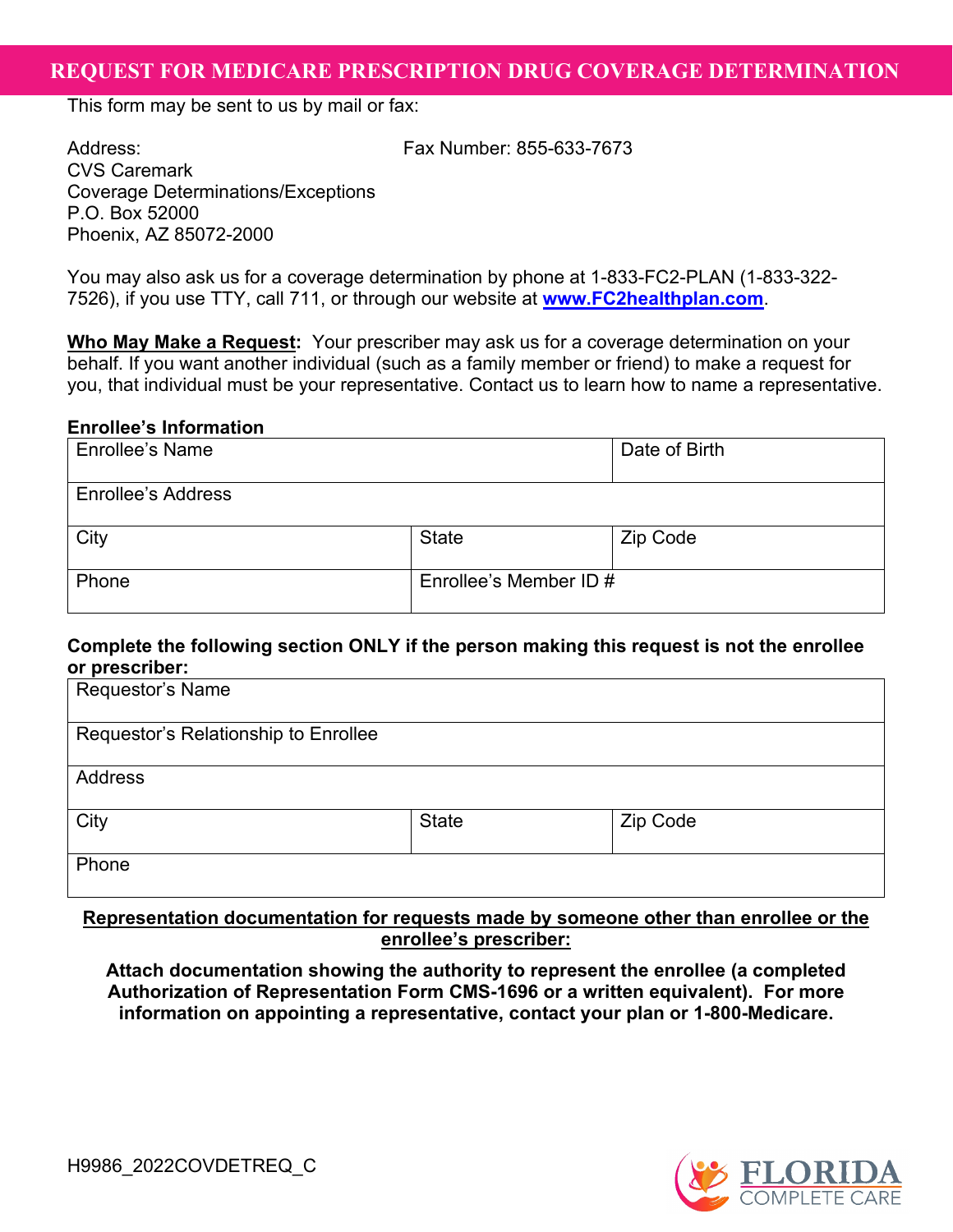requested per month): **Name of prescription drug you are requesting** (if known, include strength and quantity

## **Type of Coverage Determination Request**

☐ I need a drug that is not on the plan's list of covered drugs (formulary exception).*\** 

 being removed or was removed from this list during the plan year (formulary exception).*\**   $\Box$  I have been using a drug that was previously included on the plan's list of covered drugs, but is

 $\Box$  I request prior authorization for the drug my prescriber has prescribed.\*

 $\Box$  I request an exception to the requirement that I try another drug before I get the drug my prescriber prescribed (formulary exception).\*

 $\Box$  I request an exception to the plan's limit on the number of pills (quantity limit) I can receive so that I can get the number of pills my prescriber prescribed (formulary exception).<sup>\*</sup>

 $\Box$  My drug plan charges a higher copayment for the drug my prescriber prescribed than it charges for another drug that treats my condition, and I want to pay the lower copayment (tiering exception).*\**

 $\Box$  I have been using a drug that was previously included on a lower copayment tier, but is being moved to or was moved to a higher copayment tier (tiering exception).*\** 

 $\Box$  My drug plan charged me a higher copayment for a drug than it should have.

 $\Box$ I want to be reimbursed for a covered prescription drug that I paid for out of pocket.

 **\*NOTE: If you are asking for a formulary or tiering exception, your prescriber MUST provide a statement supporting your request. Requests that are subject to prior authorization (or prescriber may use the attached "Supporting Information for an Exception Request or Prior any other utilization management requirement), may require supporting information. Your Authorization" to support your request.** 

Additional information we should consider *(attach any supporting documents)*:

## **Important Note: Expedited Decisions**

 your life, health, or ability to regain maximum function, you can ask for an expedited (fast) decision. automatically give you a decision within 24 hours. If you do not obtain your prescriber's support for If you or your prescriber believe that waiting 72 hours for a standard decision could seriously harm If your prescriber indicates that waiting 72 hours could seriously harm your health, we will an expedited request, we will decide if your case requires a fast decision. You cannot request an expedited coverage determination if you are asking us to pay you back for a drug you already received.

H9986\_2022COVDETREQ\_C

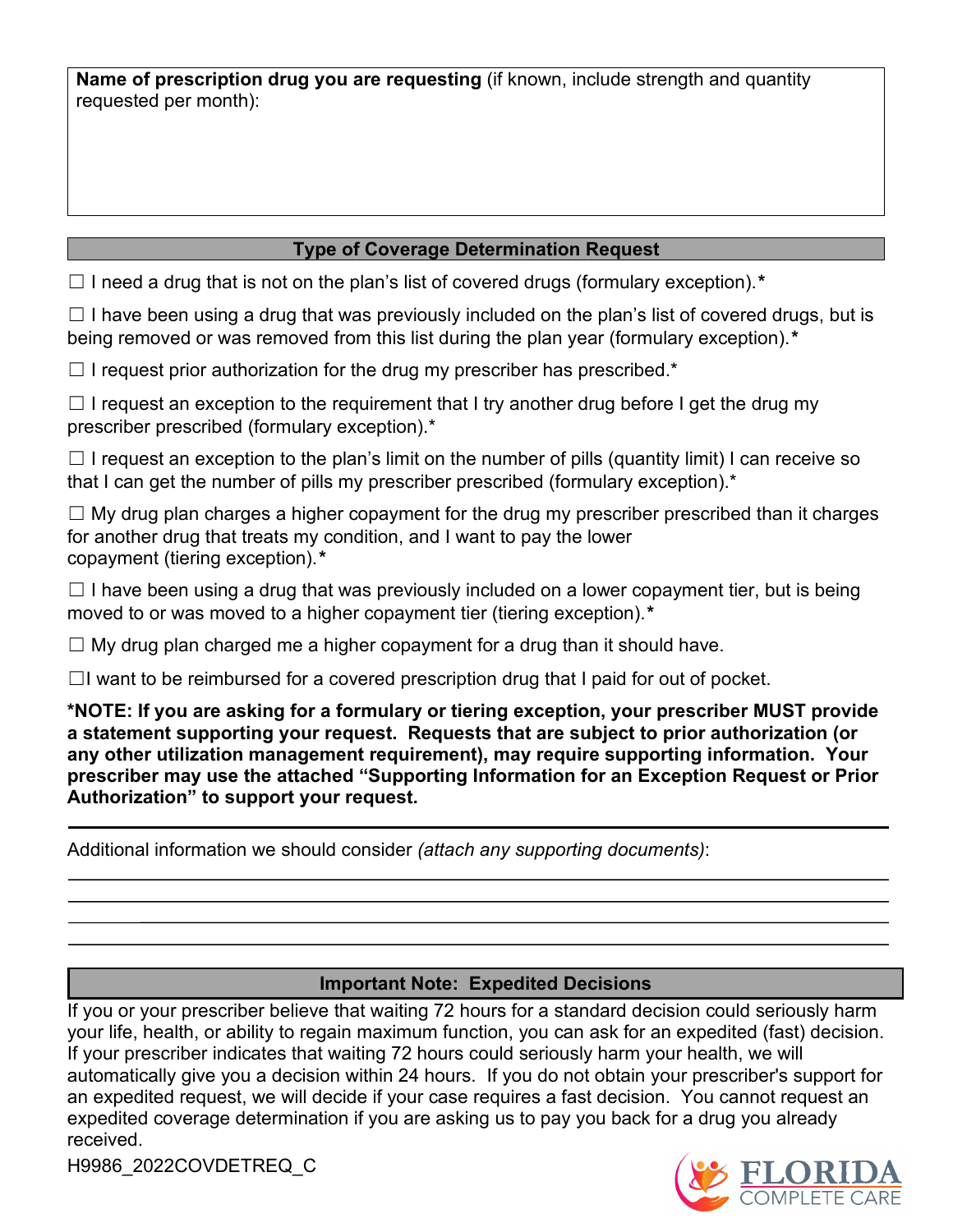# ☐**CHECK THIS BOX IF YOU BELIEVE YOU NEED A DECISION WITHIN 24 HOURS (if you have a supporting statement from your prescriber, attach it to this request).**

| Signature: | Date: |
|------------|-------|
|------------|-------|

### **Supporting Information for an Exception Request or Prior Authorization**

 supporting statement. PRIOR AUTHORIZATION requests may require supporting information. FORMULARY and TIERING EXCEPTION requests cannot be processed without a prescriber's

☐**REQUEST FOR EXPEDITED REVIEW: By checking this box and signing below, I certify that applying the 72 hour standard review timeframe may seriously jeopardize the life or health of the enrollee or the enrollee's ability to regain maximum function.** 

| <b>Prescriber's Information</b> |              |     |          |
|---------------------------------|--------------|-----|----------|
| Name                            |              |     |          |
| Address                         |              |     |          |
| City                            | <b>State</b> |     | Zip Code |
| <b>Office Phone</b>             |              | Fax |          |
| Prescriber's Signature          |              |     | Date     |

| <b>Diagnosis and Medical Information</b>                                                                                                                                                                                                          |                                                        |                      |                                         |  |  |
|---------------------------------------------------------------------------------------------------------------------------------------------------------------------------------------------------------------------------------------------------|--------------------------------------------------------|----------------------|-----------------------------------------|--|--|
| Medication:                                                                                                                                                                                                                                       | Strength and Route of Administration:                  |                      | Frequency:                              |  |  |
| Date Started:                                                                                                                                                                                                                                     | Expected Length of Therapy:                            | Quantity per 30 days |                                         |  |  |
| $\Box$ NEW START                                                                                                                                                                                                                                  |                                                        |                      |                                         |  |  |
| Height/Weight:                                                                                                                                                                                                                                    | Drug Allergies:                                        |                      |                                         |  |  |
| ICD-10 Code(s)<br>DIAGNOSIS – Please list all diagnoses being treated with the requested                                                                                                                                                          |                                                        |                      |                                         |  |  |
| drug and corresponding ICD-10 codes.<br>(If the condition being treated with the requested drug is a symptom e.g. anorexia, weight loss, shortness of<br>breath, chest pain, nausea, etc., provide the diagnosis causing the symptom(s) if known) |                                                        |                      |                                         |  |  |
| <b>Other RELAVENT DIAGNOSES:</b>                                                                                                                                                                                                                  | ICD-10 Code(s)                                         |                      |                                         |  |  |
|                                                                                                                                                                                                                                                   |                                                        |                      |                                         |  |  |
| <b>DRUG HISTORY:</b> (for treatment of the condition(s) requiring the requested drug)                                                                                                                                                             |                                                        |                      |                                         |  |  |
| <b>DRUGS TRIED</b>                                                                                                                                                                                                                                | DATES of Drug Trials   RESULTS of previous drug trials |                      |                                         |  |  |
| (if quantity limit is an issue, list unit<br>dose/total daily dose tried)                                                                                                                                                                         |                                                        |                      | <b>FAILURE vs INTOLERANCE (explain)</b> |  |  |
|                                                                                                                                                                                                                                                   |                                                        |                      |                                         |  |  |

H9986\_2022COVDETREQ\_C

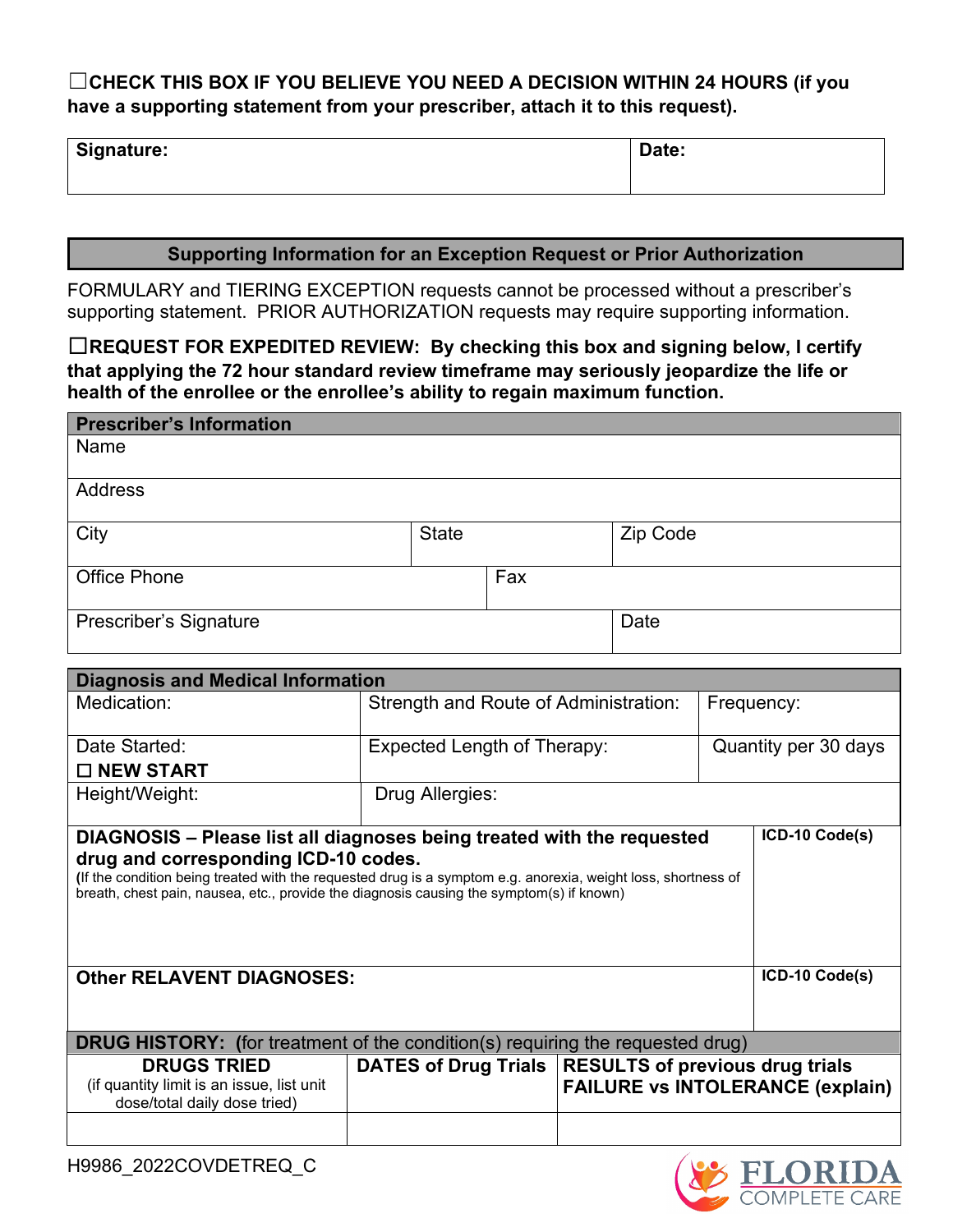| <b>DRUGS TRIED</b><br>(if quantity limit is an issue, list unit<br>dose/total daily dose tried) | <b>DATES of Drug Trials</b> | <b>RESULTS of previous drug trials</b><br><b>FAILURE vs INTOLERANCE (explain)</b>              |
|-------------------------------------------------------------------------------------------------|-----------------------------|------------------------------------------------------------------------------------------------|
|                                                                                                 |                             |                                                                                                |
|                                                                                                 |                             |                                                                                                |
|                                                                                                 |                             |                                                                                                |
|                                                                                                 |                             | What is the enrollee's current drug regimen for the condition(s) requiring the requested drug? |

| <b>DRUG SAFETY</b>                                                                                                                                                                                     |               |              |  |
|--------------------------------------------------------------------------------------------------------------------------------------------------------------------------------------------------------|---------------|--------------|--|
| Any FDA NOTED CONTRAINDICATIONS to the requested drug?                                                                                                                                                 | □ YES         | $\square$ NO |  |
| Any concern for a DRUG INTERACTION with the addition of the requested drug to the enrollee's current                                                                                                   |               |              |  |
| drug regimen?                                                                                                                                                                                          | $\square$ YES | □ NO         |  |
| If the answer to either of the questions noted above is yes, please 1) explain issue, 2) discuss the benefits<br>vs potential risks despite the noted concern, and 3) monitoring plan to ensure safety |               |              |  |
| <b>HIGH RISK MANAGEMENT OF DRUGS IN THE ELDERLY</b>                                                                                                                                                    |               |              |  |
| If the enrollee is over the age of 65, do you feel that the benefits of treatment with the requested drug                                                                                              |               |              |  |
| outweigh the potential risks in this elderly patient?                                                                                                                                                  | $\square$ YES | $\Box$ NO    |  |
| OPIOIDS - (please complete the following questions if the requested drug is an opioid)                                                                                                                 |               |              |  |
| What is the daily cumulative Morphine Equivalent Dose (MED)?                                                                                                                                           |               | mg/day       |  |
| Are you aware of other opioid prescribers for this enrollee?<br>If so, please explain.                                                                                                                 | □ YES         | $\Box$ NO    |  |
| Is the stated daily MED dose noted medically necessary?                                                                                                                                                | $\sqcap$ YES  | $\Box$ NO    |  |
| Would a lower total daily MED dose be insufficient to control the enrollee's pain?                                                                                                                     | $\square$ YES | $\square$ NO |  |
| <b>RATIONALE FOR REQUEST</b>                                                                                                                                                                           |               |              |  |